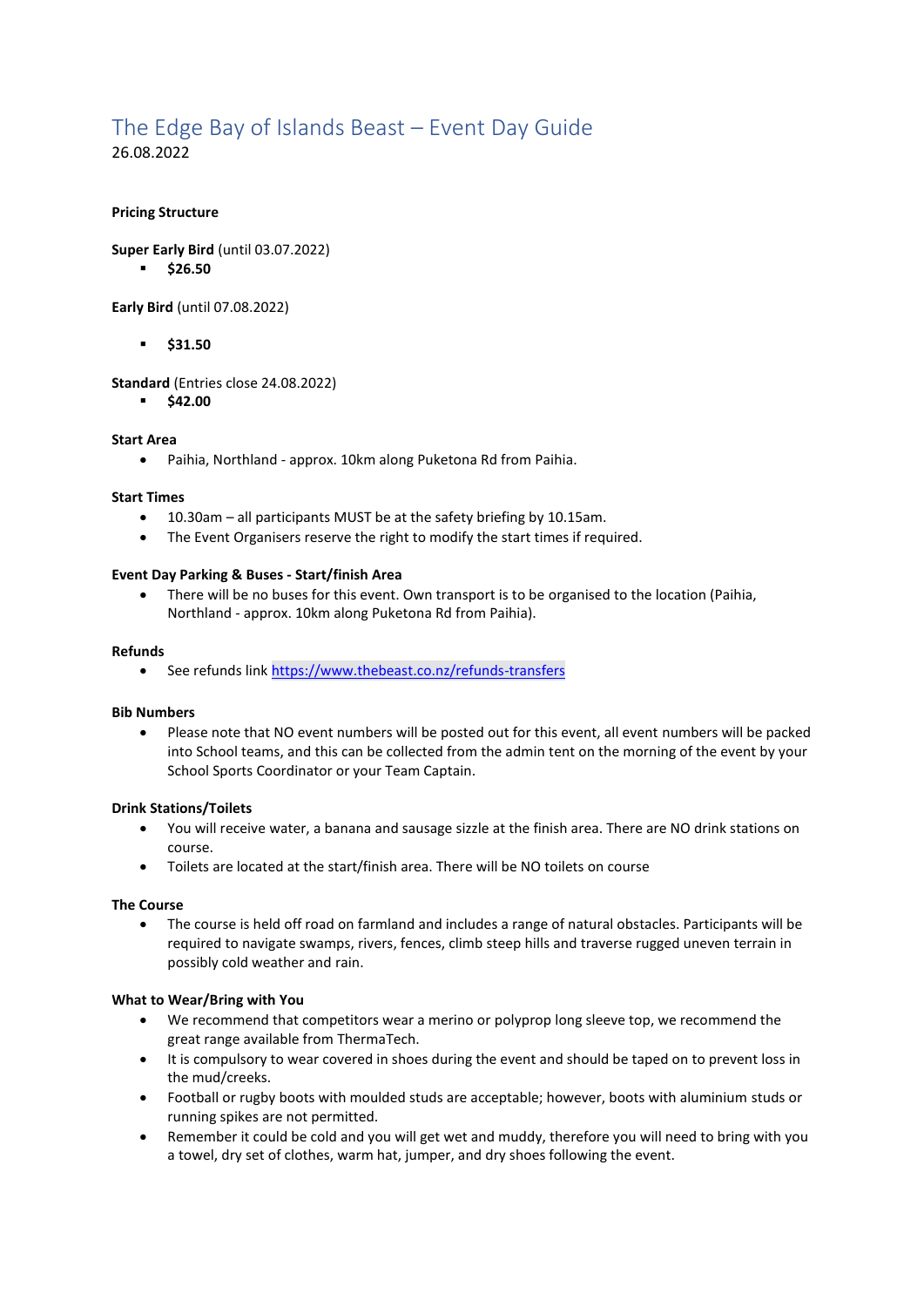## **Fancy Dress**

• This event is all about having a good time, so have some fun in the lead up by getting set up with an awesome fancy dress costume (make sure it can handle hills!)

## **Event Safety**

- The event is held on private land, please always respect the owners land and animals.
- Take extreme care throughout the course, the course is off road and includes traverse rugged uneven terrain.
- Where there is a marked-out area for participants, you are always required to remain within the area.
- Marshals will be wearing high-visibility vests and are there for your safety. Always follow their instructions and those of the event organisers.
- The course will be clearly marked, this will be explained at the safety briefing on event day.
- Please do not touch any of the fences as some of them are electric fences, only follow the marked course.
- A tail marshal will be following the last participant. If assistance is required, please stop, and wait for the tail marshal or notify the nearest marshal.
- No animals are permitted to accompany participants during the event
- As you will be running through mud, crossing rivers and handling rope to assist you getting up and down hills below are a few precautions to limit the possibilities of getting sick/injured/infections/cuts and/or bruises.
- Do not swallow any mud or get any in your mouth
- Cover any cuts/scratches to ensure they do not get infected–seek medical advice prior to event if unsure
- When entering mud please be cautious and be aware of what may lie beneath as there could be branches etc. that could cause you to trip or cut yourself (over time after hundreds of participants have been through it, it gets deeper and may churn up old branches etc.)
- Be cautious entering any mud as you do not know how deep it is
- If you are sick on event day or in the days leading up to it, do not participate. Your illness may be contagious and may put other participants at risk.
- Wear gloves to assist with grip and to avoid rope burn.
- Tape and/or support ankles to avoid sprains as this course is on a farm and the terrain is rugged.
- Wear long leggings, socks, and long sleeves as there is gorse, branches etc. on the course (we have cut branches etc. overhanging the course but cannot get it all)

## **Age Restrictions**

• All entrants MUST be in year 7 at school or older.

## **Photos**

• Photos taken at the event will be available to view on our Facebook page

## **Timing**

• This event is not timed

## **Prize Giving**

- There is no prizegiving.
- All participants will receive a medal when they cross the finish line
- There are no place getter awards

## **Event Enquiries**

• Email: sportnorthevents@gmail.com

## **Cancellation**

In the unlikely event of cancellation, notice will be given on Northland's More FM 91.6 and posted on the Sport Northland Events Facebook page. Where possible attempts will be made to email participants, who have